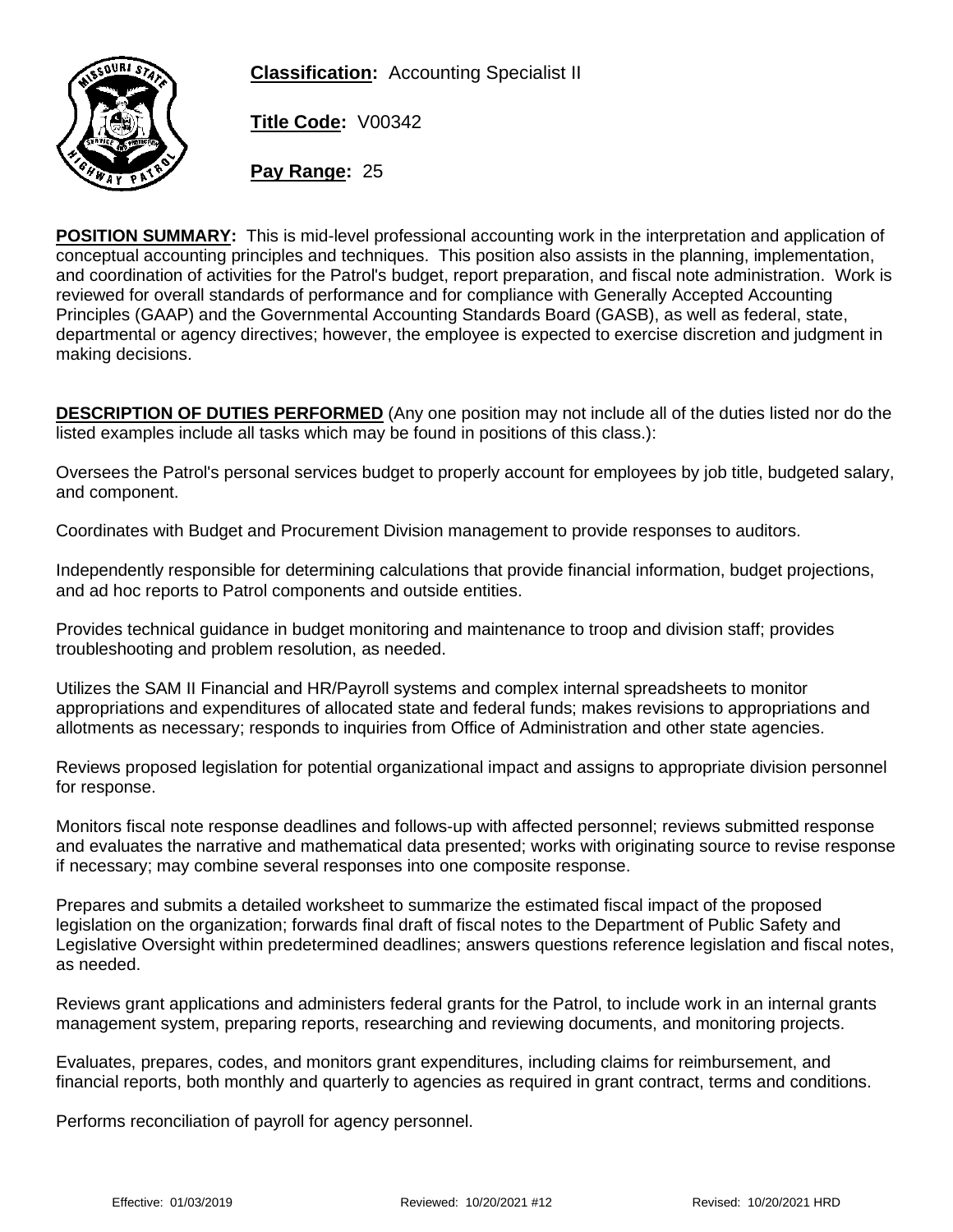## **Classification:** Accounting Specialist II **Classification:** Page 2

Audits the utilization of federal and state funds and immediately reports any areas of concern and/or problems. works directly with the organization's staff in all phases of budget administration.

Prepares, analyzes, and presents financial statements, reports, and data; prepares specialized reports in response to management and agency requests.

Performs other related work as assigned.

**REQUIRED KNOWLEDGE, SKILLS, AND ABILITIES:** Comprehensive knowledge of Generally Accepted Accounting Principles (GAAP) and methods.

Comprehensive knowledge of conceptual and applied practices of governmental accounting.

Comprehensive knowledge of state and federal laws, rules, and regulations governing the expenditure and reporting of state and federal funds.

Comprehensive knowledge of the principles and application of accounting systems.

Comprehensive knowledge of program planning and grants management.

Comprehensive knowledge of payroll, purchasing, accounts payable, and accounts receivable.

Comprehensive knowledge of the Budget and legislative processes.

Comprehensive knowledge of modern office practices, procedures, and equipment.

Ability to learn the SAM II Financial and HR/Payroll systems, BRASS, the Data Warehouse, and internal grant management systems.

Ability to sucessfully complete and maintain a variety of grant trainings and certifications as required by State and Federal grantors.

Ability to interpret, explain, and apply statutes, regulations and agency policies.

Ability to prepare for and present informational seminars and training workshops.

Ability to prepare and present complete and accurate reports and statements.

Ability to verify documents and reports produced and received and take proper steps to reconcile errors.

Ability to research and assemble information necessary to complete work assignments.

Ability to work independently with general supervision.

Ability to interpret complex statistical and financial statements.

Ability to work on several projects simultaneously.

Ability to make decisions in accordance with statutory and department rules, regulations, policies, and procedures and apply these to work problems.

Ability to work within the pressure of deadlines.